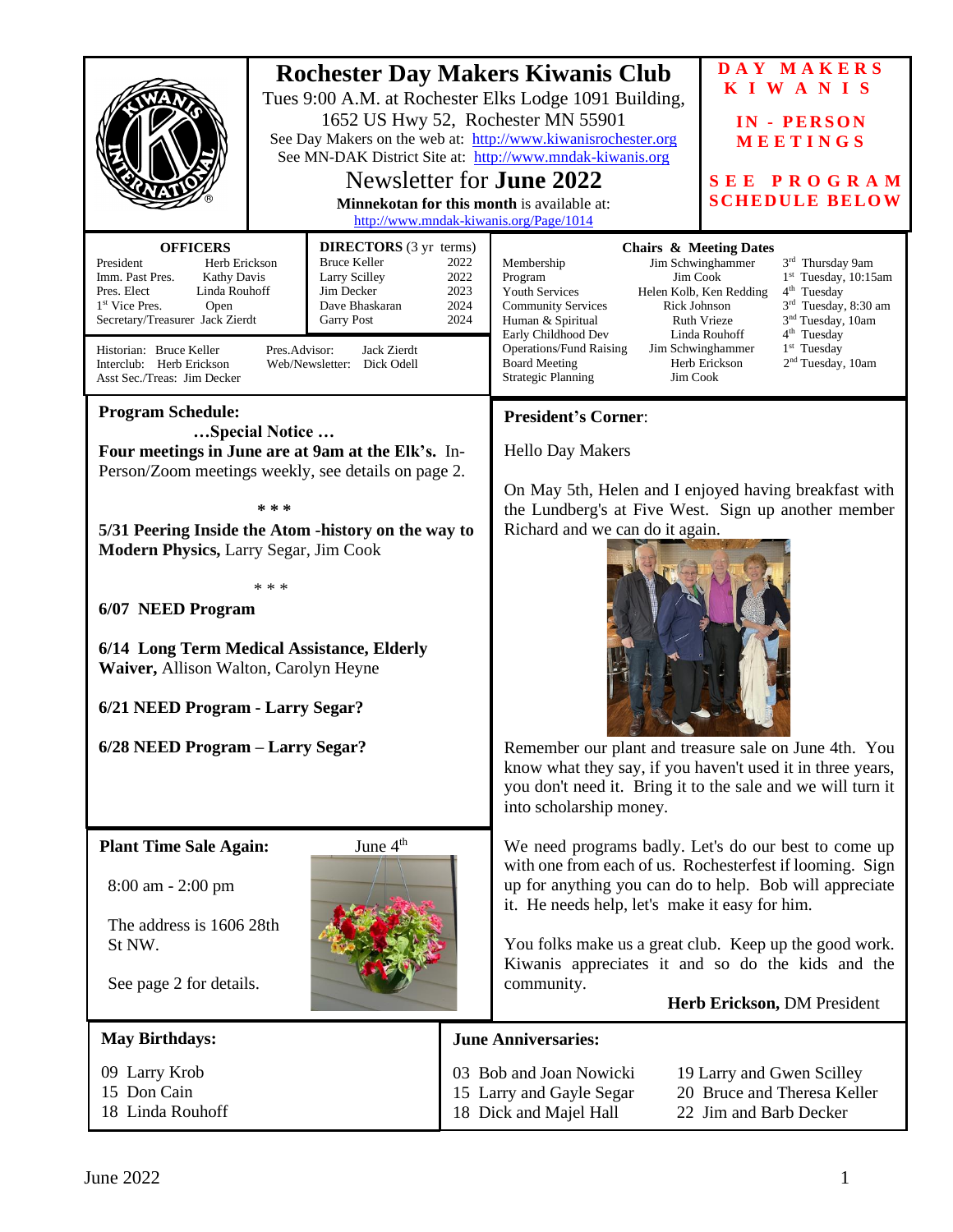### **Treasurer's Summary:**

| <b>Accounts Balance 05/25/2022: \$</b><br>Administrative Account<br>Service Account<br>Charitable Account | S<br>\$<br>\$ | 24,424.60<br>5,032.65<br>9,643.66<br>9,748.29 |
|-----------------------------------------------------------------------------------------------------------|---------------|-----------------------------------------------|
| <b>Total Membership</b>                                                                                   | 46            |                                               |
| "K" Dollars Total<br>as of 05/24/2022                                                                     | SS.           | 1,130.00                                      |

### **Day Makers ZOOM Meetings:**

#### **Time: Jun 7, 2022 09:00 AM**

[https://us02web.zoom.us/j/81311694507?pwd=amszWm](https://us02web.zoom.us/j/81311694507?pwd=amszWmZiTXdtc0VpVTFmcmRtWDlMdz09) [ZiTXdtc0VpVTFmcmRtWDlMdz09](https://us02web.zoom.us/j/81311694507?pwd=amszWmZiTXdtc0VpVTFmcmRtWDlMdz09) Meeting ID: 813 1169 4507 Passcode: goblue

#### **Time: Jun 14, 2022 09:00 AM**

[https://us02web.zoom.us/j/84054828379?pwd=MUtMYk](https://us02web.zoom.us/j/84054828379?pwd=MUtMYkhEbHcrYnc3TlZ5TldsYkNUdz09) [hEbHcrYnc3TlZ5TldsYkNUdz09](https://us02web.zoom.us/j/84054828379?pwd=MUtMYkhEbHcrYnc3TlZ5TldsYkNUdz09) Meeting ID: 840 5482 8379 Passcode: goblue

**Time: Jun 21, 2022 09:00 AM** [https://us02web.zoom.us/j/84999478443?pwd=R3lvS01](https://us02web.zoom.us/j/84999478443?pwd=R3lvS01FZFpaOStxK055QTdvV0Rqdz09) [FZFpaOStxK055QTdvV0Rqdz09](https://us02web.zoom.us/j/84999478443?pwd=R3lvS01FZFpaOStxK055QTdvV0Rqdz09) Meeting ID: 849 9947 8443 Passcode: goblue

#### **Time: Jun 28, 2022 09:00 AM**

[https://us02web.zoom.us/j/84561794692?pwd=bGxQTm](https://us02web.zoom.us/j/84561794692?pwd=bGxQTmZzbkx5cXkwemFoSUFaWjd2Zz09) [Zzbkx5cXkwemFoSUFaWjd2Zz09](https://us02web.zoom.us/j/84561794692?pwd=bGxQTmZzbkx5cXkwemFoSUFaWjd2Zz09) Meeting ID: 845 6179 4692 Passcode: goblue

#### **Plant Sale:**

Once again Day Makers Kiwanis will have their Annual Plant and Treasure Sale . With a great big thank you to Hollis and Pat Feeser who are letting us use their garage and driveway , our sale will be Saturday June 4th , from 8:00 am - 2:00 pm The address is 1606 28th St NW . Our set up time will begin at 2:00 pm on Friday June 3.

If you haven't had a chance to sign the clip board to help you still have time at our meeting on Tuesday. Remember no clothing or electronic items.

Let's make this a Great Fund Raiser.

Questions, contact Kathy Davis.

#### **Liter Bit Better**:

I was hoping to find some numbers for the amount of trash that was cumulatively picked up during the week of April 30 through May 8, but I haven't been able to track down any numbers.



We had a great group of 14 Day Makers plus 1, hopefully future, Day Maker do a great job of our stretch of Valley High Drive from  $7<sup>th</sup>$  to  $19<sup>th</sup>$ . While the amount of liter we collected wasn't huge, it is eye opening what was collected.



It's always satisfying to hear appreciation of other pedestrians and drivers.

Thanks again to all who participated and especially to Jim Decker for providing safety vests, gloves, and grabbers.

**Rick Johnson and Helen Kolb** (photographer)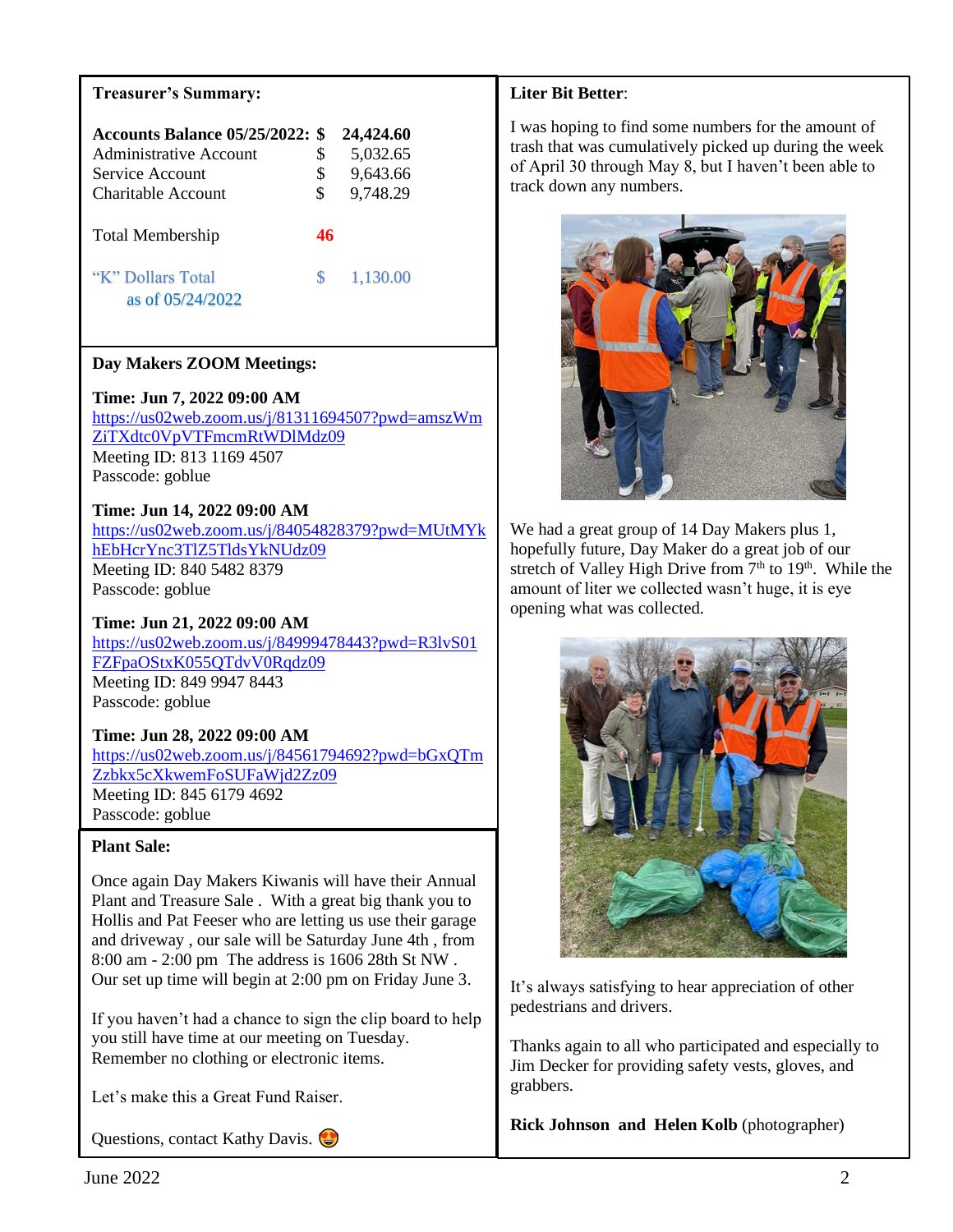### **Salvation Army Appreciation Dinner:**

Herb Erickson, Helen Kolb, and Dick and Ruth Vrieze attended the "Thank you event" with Major Robert Mueller at the Salvation Army Appreciation Dinner on May 12.



**Helen Kolb**

### **K-Dollar Challenge/Fundraiser:**

It is always fun to see how many of our members are finding "K Dollars" and contributing them towards this great fundraiser for our club. Some members have told me that they even have family members, friends, their barber or hairdresser saving "K Dollars" for them that they are donating to our club. These dollars will go into our club's Charitable Account now since our club has already sent \$500 to the Kiwanis International Children's Fund for this Kiwanis year(2021-2022).

After our meeting on Tuesday, May 24, \$22 "K Dollars" were collected making our total now at \$1,130. "Kudos" to all of you that have made this happen so far. We still have 4 months left before September 30 to increase our total to ??

### **Judy Zierdt**

**BOD Meeting:** Continued from page 4. possibly advertise to the Century Key Club members that the Olmsted Health Department is looking for some youth to serve on an advisory committee.

Herb adjourned the meeting at 10:54 AM.

**Jack Zierdt,** Secretary/Treasurer



The Kiwanis Club of Rochester Day Makers held the election of their officers and directors for the 2022 – 2023 Kiwanis Year at their regularly scheduled meeting on Tuesday May 10, 2022. The listing of officers, directors, and committee chairs for the 2022 – 2023 Kiwanis Year is listed below.

Kiwanis Club of Rochester Day Makers 2022 - 2023

OFFICERS AND DIRECTORS OF BOARD

|                                                                           | <b>PRESIDENT</b>                            | <b>LINDA ROUHOFF</b> |  |  |  |  |
|---------------------------------------------------------------------------|---------------------------------------------|----------------------|--|--|--|--|
|                                                                           | PRESIDENT-ELECT<br><b>CEDERHOLM</b>         | <b>JANET</b>         |  |  |  |  |
|                                                                           | <b>PAST PRESIDENT</b>                       | <b>HERB ERICKSON</b> |  |  |  |  |
|                                                                           | <b>VICE PRESIDENT</b>                       | <b>BECKY HOPSON</b>  |  |  |  |  |
|                                                                           | SECRETARY/TREASURER JACK ZIERDT             |                      |  |  |  |  |
|                                                                           | <b>DIRECTORS</b>                            |                      |  |  |  |  |
|                                                                           | <b>BRUCE KELLER</b>                         | (2025)               |  |  |  |  |
|                                                                           | LARRY SCILLEY (2025)                        |                      |  |  |  |  |
|                                                                           | $\bullet$ JIM DECKER                        | (2023)               |  |  |  |  |
|                                                                           | DAVE BHASKARAN (2024)                       |                      |  |  |  |  |
|                                                                           | <b>Assistant Treasurer</b>                  |                      |  |  |  |  |
|                                                                           | <b>GARRY POST</b>                           | (2024)               |  |  |  |  |
|                                                                           | <b>COMMITTEES AND CHAIRS</b>                |                      |  |  |  |  |
|                                                                           | BOARD MEETING Linda Rouhoff                 |                      |  |  |  |  |
|                                                                           | <b>COMMUNITY SERVICES</b>                   |                      |  |  |  |  |
|                                                                           |                                             | Rick Johnson         |  |  |  |  |
|                                                                           | EARLY CHILDHOOD DEV.                        |                      |  |  |  |  |
|                                                                           | Linda Rouhoff<br>HUMAN AND SPRIRITUAL       |                      |  |  |  |  |
|                                                                           |                                             | <b>Ruth Vrieze</b>   |  |  |  |  |
|                                                                           | MEMBERSHIP                                  | Jim Schwinghammer    |  |  |  |  |
|                                                                           | OPERATIONS/FUND RAISING                     |                      |  |  |  |  |
|                                                                           |                                             | Jim Schwinghammer    |  |  |  |  |
|                                                                           | PROGRAM                                     | <b>Jim Cook</b>      |  |  |  |  |
|                                                                           | STRATEGIC PLANNING Jim Cook                 |                      |  |  |  |  |
|                                                                           | <b>INTER CLUBS</b><br>NEWSLETTER/WEB MASTER | Herb Erickson        |  |  |  |  |
|                                                                           |                                             | Dick Odell           |  |  |  |  |
|                                                                           | YOUTH SERVICES                              |                      |  |  |  |  |
|                                                                           | Ken Reding and Helen Kolb                   |                      |  |  |  |  |
| Kiwanis Year is October 1 <sup>st</sup> thru September 30 <sup>th</sup> . |                                             |                      |  |  |  |  |
|                                                                           |                                             |                      |  |  |  |  |